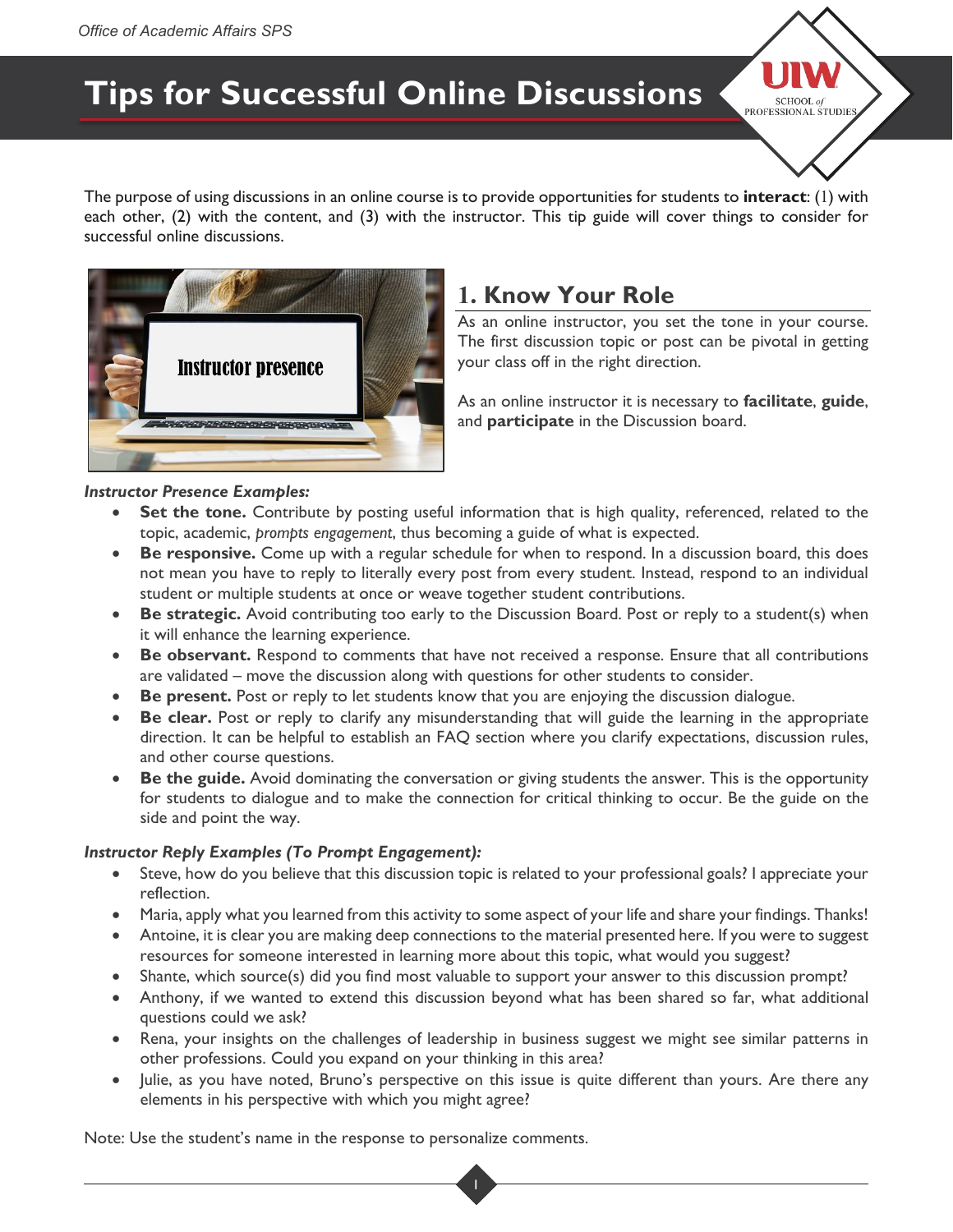# **2. Create a Discussion Schedule**

Keep students on track by creating "consistent" start and end dates for weekly discussions. Setting due dates to posts will allow students to plan their time effectively before discussions close. *Helpful Tip:* Consider including your discussion schedule in your CCO and/or Course Orientation Module.

#### *Discussion Schedule Example:*

The discussion board will give you the opportunity to apply and analyze the course material that was provided during the scheduled module(s). In this course, post accordingly:

- **Initial posts:** will be due Tuesdays at midnight and should contain 250 words.
- **Responsive posts:** after you have read your classmates initial posts, pick two peers to pose a substantive comment due Fridays at midnight.



## **3. Create Discussion Prompts That Are Meaningful**

Rather than promoting rote memorization of facts, you want to create discussions around prompts that help students to think critically. Avoid prompts that read like exam questions. Ask questions that are meaningful. Discussions should connect to the learning material and provide a means to apply the learning. Consider creating discussions that focus energy on critical concepts, principles, and skills. This creates more opportunity for students to use critical thinking and to learn more on the subject from each other.

### *Discussion Prompt Examples:*

- Make the prompt relevant to your course content.
- Make the prompt current, such as a recent news story.
- Give learners the option of choosing between multiple prompt questions. *For example, Week 2 Discussion contains three prompt questions, but have students choose one question to respond.*
- Invite students to connect course concepts to their own experience or background knowledge.
- Provide context for the discussion, linking to relevant resources, and emphasizing the relevance to students' learning experiences.
- Debates: where students are taking or assigned a specific position.
- Role play: where students assume a fictional or non-fiction person and speak from their Point of View.

Note: For additional information, review the following video titled Change the Prompt, Not the Tool: Developing [Effective Discussions.](https://www.instructure.com/canvas/resources/instructurecon-2021/change-the-prompt-not-the-tool-developing-effective-discussions#main-content)

### **4. Provide Timely Feedback**

When your discussion has closed, it is time to provide feedback to each student. Timely feedback is essential to supporting student learning and growth. Also, each feedback interaction is an opportunity for an instructor to better understand the students thinking and approach to a task. Knowing how your students learn is fundamental to ensure they succeed.

Note: The most effective feedback is focused, clear, and considers motivation and learning, not justifying a grade.